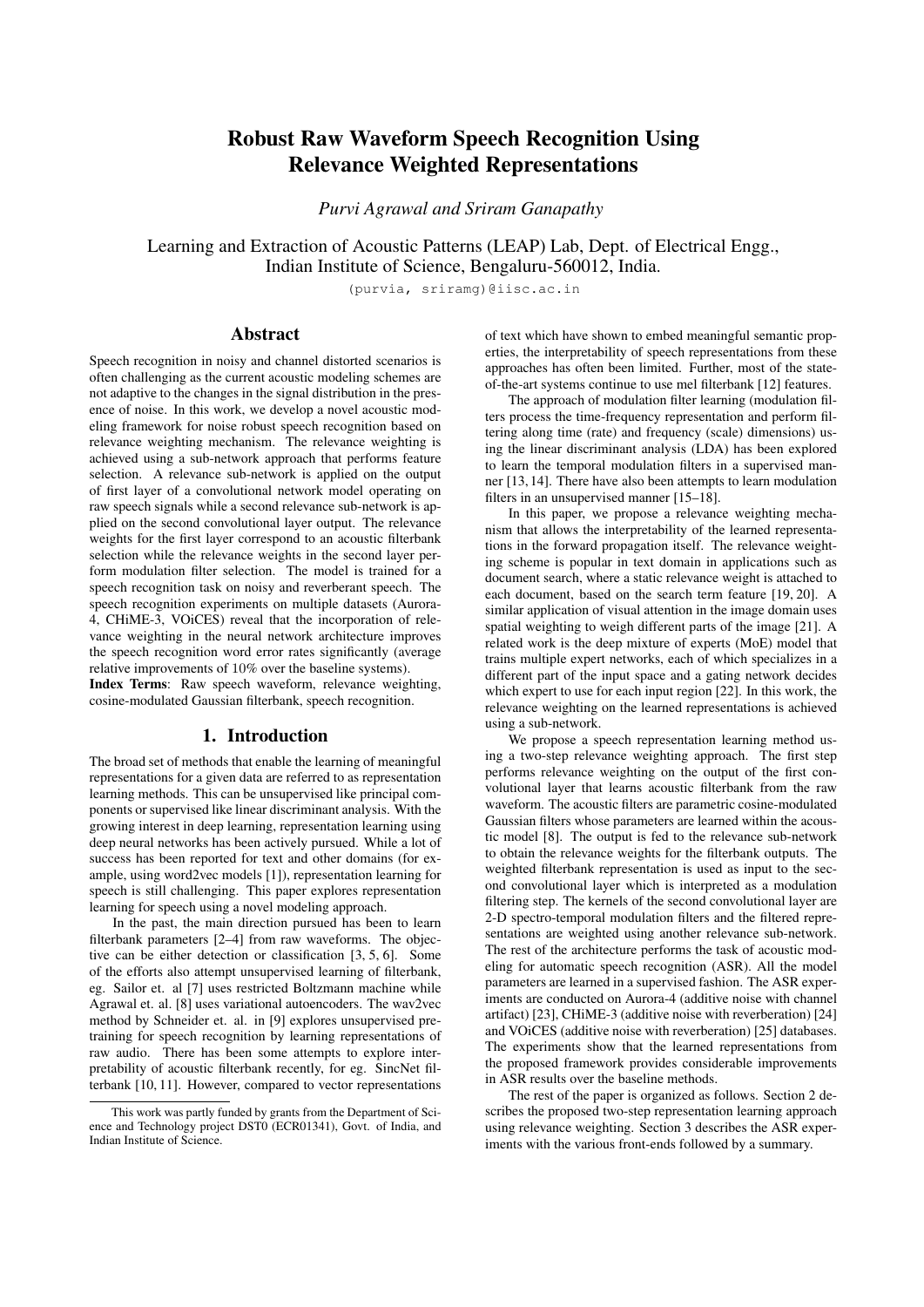

Figure 1: *Block diagram of the proposed representation learning from raw waveform using relevance weighting approach. Here, FC represents fully connected layer.*

# 2. Relevance Based Representation Learning

The block schematic of the proposed relevance weighting based two-step representation learning model is shown in Figure 1.

## 2.1. Step-1: Acoustic Filterbank representation

The input to the neural network are raw samples windowed into s samples per frame with a contextual window of  $t$  frames. Each block of s samples is referred to as a frame. This matrix of size  $s \quad 1$  raw audio samples are processed with a 1-D convolution using  $f$  kernels ( $f$  denotes the number of sub-bands in filterbank decomposition) each of size  $k$ . The kernels are modeled as cosine-modulated Gaussian function [8],

$$
g_i(n) = \cos 2\pi \mu_i n \quad \exp\left(-n^2 \mu_i^2/2\right) \tag{1}
$$

where  $g_i(n)$  is the *i*-th kernel  $(i = 1, ..., f)$  at time *n*,  $\mu_i$  is the center frequency of the ith filter (in frequency domain). The parametric approach to filterbank (FB) learning generates filters with a smooth frequency response. The mean parameters are updated in a supervised manner for each dataset. The convolution with the cosine-modulated Gaussian filters generates f feature maps. These outputs are squared, average pooled within each frame and log transformed. This generates  $x$  as  $f$  dimensional features for each of the  $t$  contextual frames, as shown in Figure 1. The  $x$  can be interpreted as the "learned" timefrequency representation (spectrogram). We refer to the first layer as the acoustic filterbank (FB) layer.

## 2.2. Acoustic FB relevance weighting

The relevance weighting paradigm for acoustic FB layer is implemented using a relevance sub-network fed with the  $f$  t time-frequency representation  $x$ . A two layer deep neural network (DNN) with a softmax output generates acoustic FB relevance weights  $w_a$  as f dimensional vector with weights corresponding to each sub-band filter. Let the output from the relevance sub-network be denoted as  $x_a$ , then the relevance weights  $w_a$  are generated using the softmax function as,

$$
w_a^i = \frac{e^{x_a^i}}{\sum_j e^{x_a^j}}; \text{ where } i = 1, 2, ..., f. \tag{2}
$$

These weights  $w_a$  are multiplied element-wise with each frame of  $x$  to obtain weighted filterbank representation  $y$ . The relevance weights in the proposed framework are different from typical relevance weights used in text search problem [20] as well as the attention mechanism [26]. In proposed framework, relevance weighting is applied on the representation as soft feature selection weights without performing a linear combination. We also smooth the first layer outputs  $(y)$  using instance norm [27, 28]. Let  $y_{j,i}$  denote the relevance weighted filterbank output for frame  $j$   $(j = 1, ..., t)$  of sub-band  $i$   $(i = 1, ..., f)$ . The soft weighted output  $z_{i,i}$  is given as,

$$
z_{j,i} = \frac{y_{j,i} - m_i}{\sqrt{\sigma_i^2 + c}} \tag{3}
$$

where  $m_i$  is the sample mean of  $y_{j,i}$  computed over j and  $\sigma_i$  is the sample std. dev. of  $y_{j,i}$  computed over j. The constant c is 1e 4. The output of relevance weighting  $(z)$  is propagated to the subsequent layers for the acoustic modeling.

In our experiments, we use  $t = 101$  whose center frame is the senone target for the acoustic model. We also use  $f = 80$ sub-bands and acoustic filter length  $k = 129$ . This value of  $k$ corresponds to 8 ms in time for a 16 kHz sampled signal which has been found to be sufficient to capture temporal variations of speech signal [29]. The value of s is 400 corresponding to 25 ms window length and the frames are shifted every 10ms. Thus, the input to the acoustic filter bank layer with  $t = 101$  contains about 1 sec. of audio segment. In our experiments, we also find that after the normalization layer, the number of frames  $t$  can be pruned to the center 21 frames for the acoustic model training without loss in performance. This has significant computational benefits and the pruning is performed to keep only the 21 frames around the center frame (200 ms of context).

The soft relevance weighted time-frequency representation  $z$  obtained from the proposed approach is shown in Figure 2(c) for an utterance with airport noise from Aurora-4 dataset (the waveform is plotted in Figure 2(a)). The corresponding mel spectrogram (without relevance weighting) is plotted in Figure 2(b). It can be observed that, in the learned filterbank representation (Figure  $2(c)$ ), the formant frequencies appear to be shifted upwards because of the increased number of filters in the lower frequency region. Also, the relevance weighting modifies the representations propagated to the higher layers.

#### 2.3. Step-2: Relevance Weighting of Modulation Filtered Representation

The representation  $z$  from acoustic filterbank layer is fed to the second convolutional layer which is interpreted as modulation filtering layer (shown in Figure 1). The kernels of this convolutional layer are interpreted as 2-D spectro-temporal modulation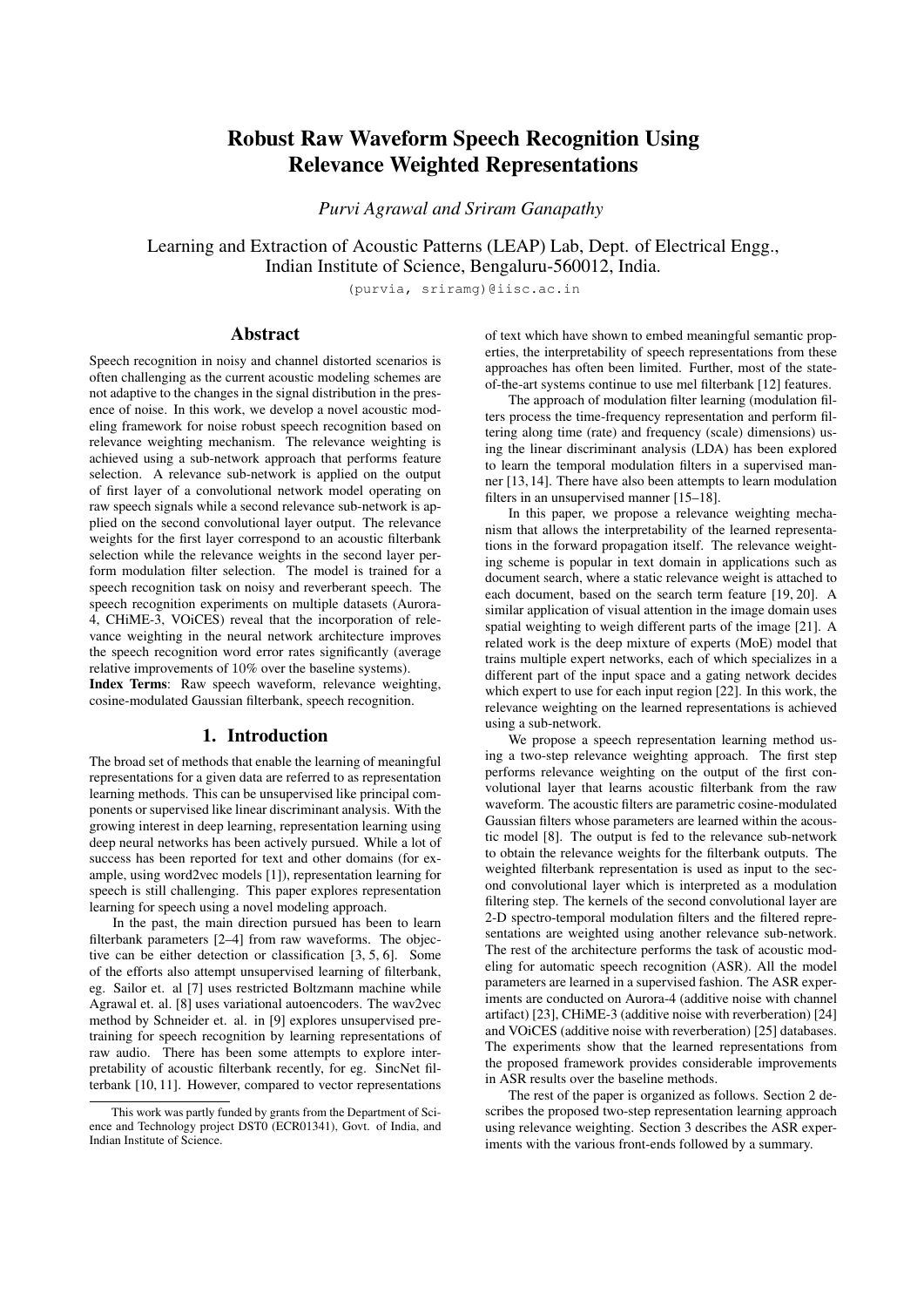

Figure 2: *(a) Speech signal from Aurora-4 dataset with airport noise, (b) mel spectrogram representation (c) acoustic FB representation with soft relevance weighting (*z *in Figure 1).*

filters, learning the rate-scale characteristics from the data. This step is partly inspired by the neuro-physiological evidences of multi-stream feature framework for ASR [30, 31]. The modulation filtering layer generates  $K$  parallel streams, corresponding to  $K$  modulation filters  $w_K$ . The modulation filtered representations  $p$  are max-pooled with window of  $3 \quad 1$ , leading to feature maps of size  $f'$   $t'$ . These are weighted using a second relevance weighting sub-network (referred to as the modulation filter relevance sub-network in Figure 1). Let  $p_m$  denote the Kdimensional output of modulation filter relevance sub-network. The softmax function is applied on the output to generate modulation relevance weights  $w_m$  over K modulation filters,

$$
w_m^i = \frac{e^{p_m^i}}{\sum_j e^{p_m^j}}; \text{ where } i = 1, 2, ..., K. \tag{4}
$$

The weights are multiplied with the representation  $p$  to obtain weighted representation  $q$ . This weighting is interpreted as the selection of different modulation filtered representations (with different rate-scale characteristics). The resultant weighted representation  $q$  is fed to the batch normalization layer [32]. The training data statistics of batch norm, including affine parameters, are used in the test phase. The value of the normalization factor c in denominator for batch norm is chosen to be  $10^{-4}$ empirically. We use the value of  $K = 40$  in the work. Following the acoustic filterbank layer and the modulation filtering layer (including the relevance sub-networks), the acoustic model consists of series of CNN and DNN layers. The configuration details are given in Figure 1.

The proposed two stage processing is loosely modeled based on our understanding of the human auditory system, where the cochlea performs acoustic frequency analysis while early cortical processing performs modulation filtering [30]. The relevance weighting mechanism attempts to model the feature selection/weighting inherently present in the auditory system (based on the relative importance of the representation for the downstream task).

## 3. Experiments and Results

The speech recognition system is trained using PyTorch [33] while the Kaldi toolkit [34] is used for decoding and language modeling. The ASR is built on three datasets, Aurora-4, CHiME-3 and VOiCES respectively. The models are discriminatively trained using the training data with cross entropy loss and Adam optimizer [35]. A hidden Markov model - Gaussian mixture model (HMM-GMM) system is used to generate the senone alignments for training the CNN-DNN based model. The ASR results are reported with a tri-gram language model

Table 1: *Word error rate (%) in Aurora-4 database for multicondition training with various feature extraction schemes.*

| Cond                    | <b>MFB</b> | <b>PFB</b> | Sinc | A    | $MFB-R$ | $A-R$ | $S-R.M-R$ | $A-R,M-R$ |
|-------------------------|------------|------------|------|------|---------|-------|-----------|-----------|
| A. Clean with same Mic  |            |            |      |      |         |       |           |           |
| Clean                   | 4.2        | 4.0        | 4.0  | 4.1  | 4.0     | 3.6   | 3.8       | 3.6       |
| B: Noisy with same Mic  |            |            |      |      |         |       |           |           |
| Airport                 | 6.8        | 7.1        | 6.9  | 6.4  | 7.0     | 6.0   | 6.3       | 5.9       |
| Babble                  | 6.6        | 7.4        | 6.7  | 6.3  | 6.8     | 6.1   | 6.2       | 6.1       |
| Car                     | 4.0        | 4.5        | 4.0  | 4.0  | 4.2     | 4.0   | 3.9       | 3.9       |
| Rest.                   | 9.4        | 9.6        | 9.4  | 8.5  | 9.4     | 7.7   | 8.4       | 6.8       |
| Street                  | 8.1        | 8.1        | 8.4  | 7.8  | 8.0     | 7.1   | 7.5       | 6.9       |
| Train                   | 8.4        | 8.6        | 8.3  | 7.9  | 8.6     | 7.3   | 7.4       | 7.2       |
| Avg.                    | 7.2        | 7.5        | 7.3  | 6.8  | 7.3     | 6.4   | 6.6       | 6.1       |
| C: Clean with diff. Mic |            |            |      |      |         |       |           |           |
| Clean                   | 7.2        | 7.3        | 7.3  | 7.3  | 7.1     | 8.1   | 6.8       | 6.0       |
| D: Noisy with diff. Mic |            |            |      |      |         |       |           |           |
| Airport                 | 16.3       | 18.0       | 16.2 | 17.3 | 16.6    | 15.4  | 13.9      | 14.1      |
| Babble                  | 16.7       | 18.9       | 17.6 | 17.4 | 16.7    | 16.0  | 16.0      | 15.4      |
| Car                     | 8.6        | 11.2       | 9.0  | 9.0  | 9.0     | 9.4   | 7.9       | 7.7       |
| Rest.                   | 18.8       | 21.0       | 19.0 | 18.2 | 18.5    | 16.9  | 19.2      | 18.6      |
| Street                  | 17.3       | 19.5       | 17.3 | 17.8 | 17.5    | 16.9  | 16.6      | 16.8      |
| Train                   | 17.6       | 18.8       | 18.1 | 17.8 | 18.1    | 16.2  | 16.6      | 16.2      |
| Avg.                    | 15.9       | 17.9       | 16.2 | 16.2 | 16.1    | 15.1  | 15.0      | 14.8      |
| Avg. of all conditions  |            |            |      |      |         |       |           |           |
| Avg.                    | 10.7       | 11.7       | 10.8 | 10.7 | 10.8    | 10.0  | 10.0      | 9.6       |

and the best language model weight is obtained from the development set.

For each dataset, we compare the ASR performance of the proposed approach of learning acoustic representation from raw waveform with acoustic FB (A) with relevance weighting (A-R) and modulation FB (M) with relevance weighting (M-R) denoted as (A-R,M-R), with the model having only the acoustic FB relevance weighting (A-R), traditional mel filterbank energy (MFB) features, and power normalized filterbank energy (PFB) features [36]. For CHiME-3 dataset, we also compare with RASTA features that perform modulation filtering (RAS) [37], and mean Hilbert envelope (MHE) features [38]. All the baseline features are processed with cepstral mean and variance normalization (CMVN) on a 1 sec. running window. The neural network architecture shown in Figure 1 (except for the acoustic filterbank learning layer, the acoustic FB relevance sub-network and modulation filter relevance sub-network) is used for all the baseline features.

#### 3.1. Aurora-4 ASR

This database consists of continuous read speech recordings of 5000 words corpus, recorded under clean and noisy conditions (street, train, car, babble, restaurant, and airport) at 10 20 dB SNR. The training data has 7138 multi condition recordings (84 speakers) with total 15 hours of training data. The validation data has 1206 recordings for multi condition setup. The test data has 330 recordings (8 speakers) for each of the 14 clean and noise conditions. The test data are classified into group A clean data, B - noisy data, C - clean data with channel distortion, and D - noisy data with channel distortion.

The ASR performance on the Aurora-4 dataset is shown in Table 1 for each of the 14 test conditions. We also compare the ASR performance with the acoustic filterbank representation (A) without relevance weighting. In addition, we also experiment with the application of the relevance weighting over pre-trained mel filterbank features (MFB-R).

As seen in the results, most of the noise robust front-ends do not improve over the baseline mel filterbank (MFB) performance. The raw waveform acoustic FB performs similar to MFB baseline features on average while performing better than the baseline for Cond. A and B. The MFB-R features, which denote the application of the acoustic FB relevance weighting over mel filterbank features, also doesn't improve over base-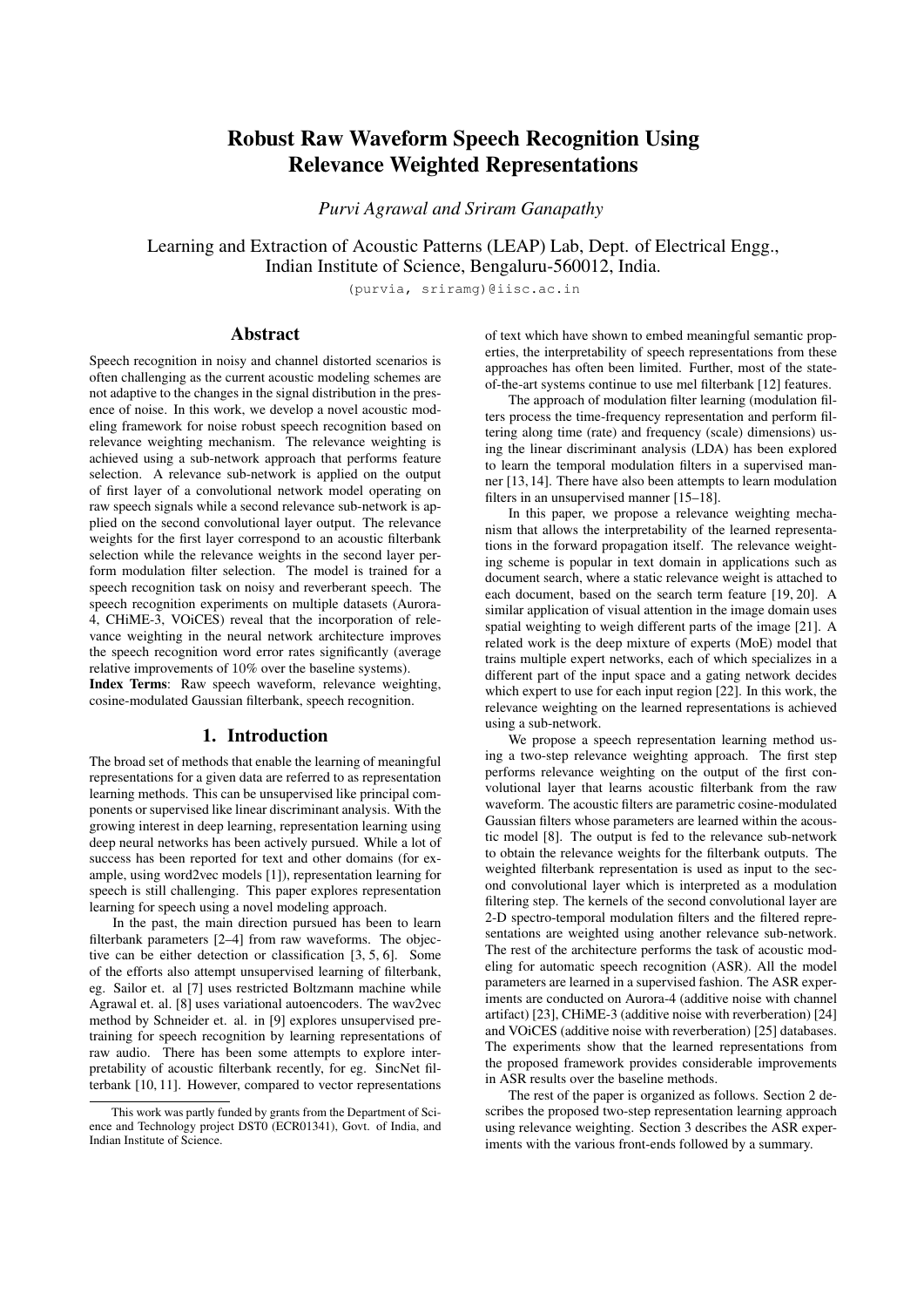| <b>Test Cond</b> | <b>MFB</b> | <b>PFB</b> | <b>RAS</b> | <b>MHE</b> | $A-R$ | $A-R.M-R$ |
|------------------|------------|------------|------------|------------|-------|-----------|
| Sim_dev          | 12.9       | 13.3       | 14.7       | 13.0       | 12.5  | 12.0      |
| Real dev         | 9.9        | 10.7       | 11.4       | 10.2       | 99    | 9.6       |
| Avg.             | 11.4       | 12.0       | 13.0       | 11.6       | 11.2  | 10.8      |
| Sim_eval         | 19.8       | 19.4       | 22.7       | 19.7       | 19.2  | 18.5      |
| Real_eval        | 18.3       | 19.2       | 20.5       | 18.5       | 17.3  | 16.6      |
| Avg.             | 19.1       | 19.3       | 21.6       | 19.1       | 18.2  | 17.5      |

Table 2: *Word error rate (%) in CHiME-3 Challenge database*

*for multi-condition training (real+simulated).*

Table 3: *WER (%) for cross-domain ASR experiments.*

| <b>Filters Learned on</b> | <b>ASR Trained and Tested on</b> |                      |  |  |
|---------------------------|----------------------------------|----------------------|--|--|
|                           | Aurora-4                         | CH <sub>i</sub> ME-3 |  |  |
| Aurora-4                  | 96                               | 14.3                 |  |  |
| CH <sub>i</sub> ME-3      | 97                               | 14.2                 |  |  |

line MFB features. The features with acoustic filterbank learning  $+$  relevance weighting  $(A-R)$  improves over the raw  $(A)$ features with average relative improvements of 6%. The proposed (A-R,M-R) representation learning (two-stage relevance weighting) provides considerable improvements in ASR performance over the baseline system with average relative improvements of 11% over the baseline MFB features. Furthermore, the improvements in ASR performance are consistently seen across all the noisy test conditions.

We also compare with the SincNet method [10] where our cosine modulated Gaussian filterbank is replaced with the sinc filterbank<sup>1</sup> as kernels in first convolutional layer (acoustic FB layer in Fig. 1). The ASR system with sinc FB (Sinc) is trained jointly without any relevance weighting, and with 2-stage relevance weighting (S-R,M-R) keeping rest of the architecture same as shown in Fig. 1. From results in Table 1, it can be observed that the parametric sinc FB (without weighting) performs similar to MFB and our acoustic FB features (A). The relevance weighting over sinc FB (S-R,M-R) improves over the baseline MFB with average relative improvements of 6%.

#### 3.2. CHiME-3 ASR

The CHiME-3 corpus for ASR contains multi-microphone tablet device recordings from everyday environments, released as a part of 3rd CHiME challenge [24]. Four varied environments are present - cafe (CAF), street junction (STR), public transport (BUS) and pedestrian area (PED). For each environment, two types of noisy speech data are present - real and simulated. The real data consists of 6-channel recordings of sentences from the WSJ0 corpus spoken in the environments listed above. The simulated data was constructed by artificially mixing clean utterances with environment noises. The training data has 1600 (real) noisy recordings and 7138 simulated noisy utterances, constituting a total of 18 hours of training data. We use the beamformed audio in our ASR training and testing. The development (dev) and evaluation (eval) data consists of 410 and 330 utterances respectively. For each set, the sentences are read by four different talkers in the four CHiME-3 environments. This results in  $1640 (410 \t 4)$  and  $1320 (330 \t 4)$ real development and evaluation utterances.

The results for the CHiME-3 dataset are reported in Table 2. The initial approach of raw waveform filter learning with acoustic FB relevance weighting improves over the baseline system as well as the other noise robust front-ends considered here. The proposed approach of 2-stage relevance weighting



Figure 3: *ASR performance in WER (%) for VOiCES database.*

over learned acoustic and modulation representations provides significant improvements over baseline features. On the average, the proposed approach provides relative improvements of 10% over MFB features in the eval set.

#### 3.3. Representation transfer across tasks

In a subsequent analysis, we perform a cross-domain ASR experiment, i.e., we use the acoustic filterbank learned from one of the datasets (either Aurora-4 or CHiME-3 challenge) to train/test ASR on the other dataset. The results of these crossdomain filter learning experiments are reported in Table 3. The rows in the table show the database used to learn the acoustic FB and the columns show the dataset used to train and test the ASR (all other layers in Figure 1 are learned in the ASR task). The performance reported in this table are the average WER on each of the datasets. The results shown in Table 3 illustrate that the filter learning process is relatively robust to the domain of the training data, suggesting that the proposed representation learning approach can be generalized for other "matched" tasks.

### 3.4. VOiCES ASR

The Voices Obscured in Complex Environmental Settings (VOiCES) corpus is a creative commons speech dataset being used as part of VOiCES Challenge [25]. The training data set of 80 hours has 22, 741 utterances sampled at 16kHz from 202 speakers, with each utterance having 12 15s segments of read speech. We performed a 1-fold reverberation and noise augmentation of the data using Kaldi [34]. The ASR development set consists of 20 hours of distant recordings from the 200 VOiCES dev speakers. It contains recordings from 6 microphones. The evaluation set consists of 20 hours of distant recordings from the 100 VOiCES eval speakers and contains recordings from 10 microphones. The ASR performance of VOiCES dataset with baseline MFB features and our proposed approach of 2-step relevance weighting is reported in Figure 3. These results suggest that proposed model is also scalable to relatively larger ASR tasks with large vocabulary where consistent improvements can be obtained with the proposed approach.

#### 4. Summary

The key contributions of the work are:

- Proposing a novel 2-stage relevance weighted representation learning neural architecture for speech modeling.
- The first stage weighs sub-bands of the learnt acoustic filterbank features from raw waveform; the second stage weighs the learnt modulation characteristics.
- The weighting mechanism allows the feature selection and interpretability of the learnt representations in forward propagation itself.
- Illustrating improved acoustic modeling using performance gains in word error rates for multiple ASR tasks.

<sup>1</sup>https://github.com/mravanelli/SincNet/